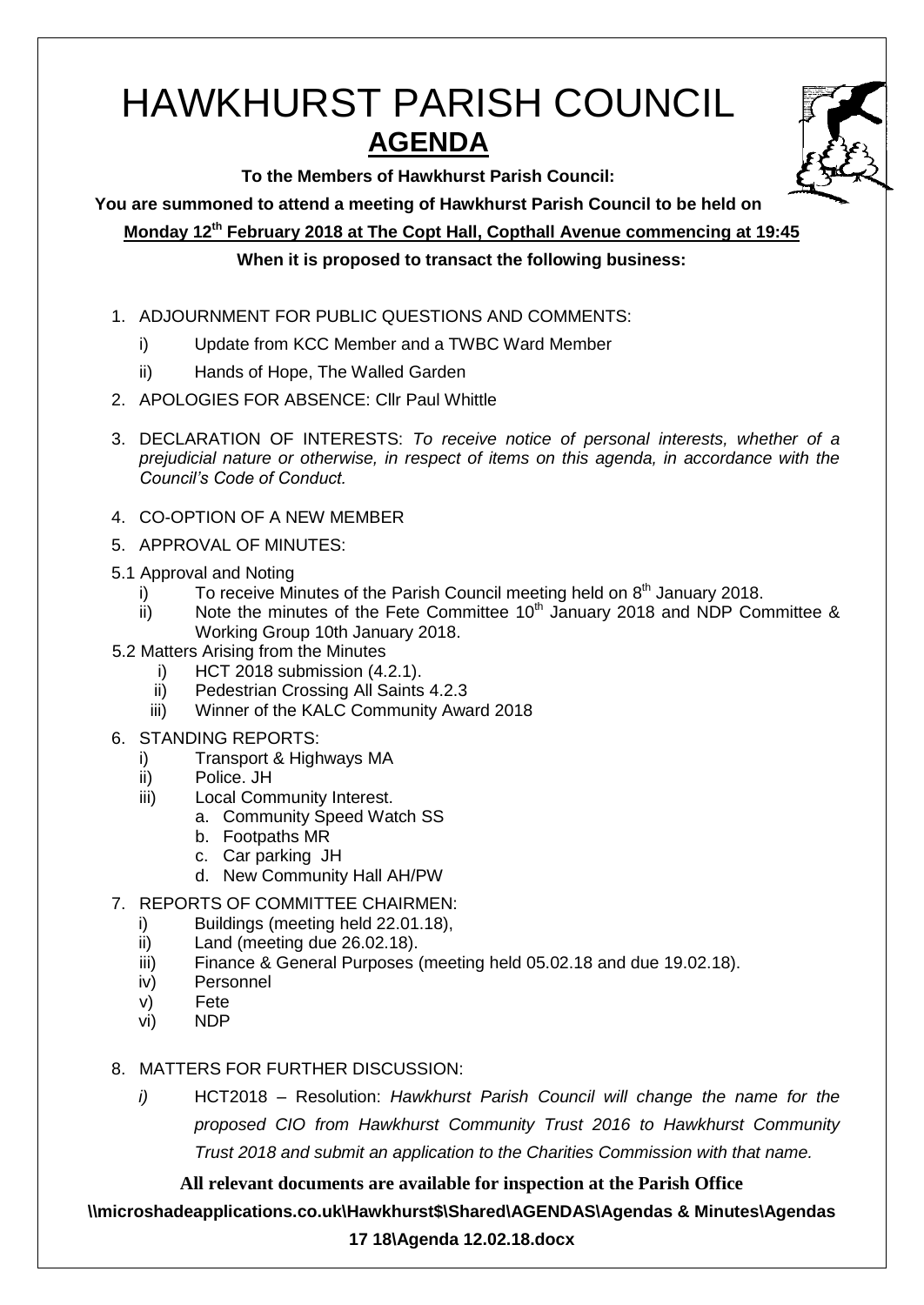- *ii)* Appointment of Internal Auditor for year ending 31.03.2018*.*
- *iii)* Update on Oriolo Twinning MA, SS
- 9. CORRESPONDENCE:
- 10. FINANCE:
- 11. PLANNING:
- 12. BURIAL & MEMORIAL:
- 13. NOTES & INFORMATION:
- 14. CONFIDENTIAL:
	- i) Kino lease

ii)Draft Business Plan for new Community Centre

*Pursuant to section 1 (2) of the Public Bodies (Admission to Meetings) Act 1960 it is resolved that, because of the confidential nature of the business to be transacted, the public and the press leave the meeting during consideration of the following items:*

15. CLOSURE:

Nicole Godwin, Clerk to the Parish Council

|    | Agenua Rent 9. Correspondence |                   |                                                                  |  |
|----|-------------------------------|-------------------|------------------------------------------------------------------|--|
|    | Date                          | From              | Subject                                                          |  |
|    | Received                      |                   |                                                                  |  |
|    | 09.01.18                      | A resident        | Location of a new village hall                                   |  |
| 2  | 10.01.18                      | <b>Samaritans</b> | Request for a grant, Clerk has sent S.137 grants link            |  |
| 3  | 11.01.18                      | <b>WKPS</b>       | Offer of Group Membership £25                                    |  |
| 4  | 17.01.18                      | A resident        | Permission to put wooden posts on Slip Mill Rd                   |  |
| 5  | 21.01.18                      | Speedwatch        | CC letter to Matthew Scott, Kent Police and Crime Commissioner   |  |
| 6  | 17.01.18                      | The Counselling   | Thanks for grant of £150                                         |  |
|    |                               | Centre            |                                                                  |  |
| 7  | 19.01.18                      | A resident        | Request for permission to use KGV or The Moor for Family Fun Day |  |
| 8  | 28.01.18                      | A resident        | Concern at lack of transport infrastructure in Hawkhurst         |  |
| 9  | 05.02.18                      | A resident        | Suggestions for a new village hall                               |  |
| 10 | 06.02.18                      | <b>KALC</b>       | Parishes in Bloom information                                    |  |

#### Agenda Item 9: Correspondence

Agenda Item 10: Finance. INCOME AND EXPENDITURE JANUARY 2018

| Accounts for payment            | £ | 795.35    |
|---------------------------------|---|-----------|
| Payment received                | £ | 9,419.00  |
| <b>Net Expenditure</b>          | £ | 8,623.65  |
| <b>Cambridge &amp; Counties</b> | £ | 76,141.95 |
| <b>Cambridge Building</b>       |   |           |
| Society                         | £ | 75,088.42 |
| <b>Lloyds Current</b>           | £ | 10,001.00 |
| <b>Lloyds Access Reserve</b>    |   | 75,088.42 |

**All relevant documents are available for inspection at the Parish Office \\microshadeapplications.co.uk\Hawkhurst\$\Shared\AGENDAS\Agendas & Minutes\Agendas** 

**17 18\Agenda 12.02.18.docx**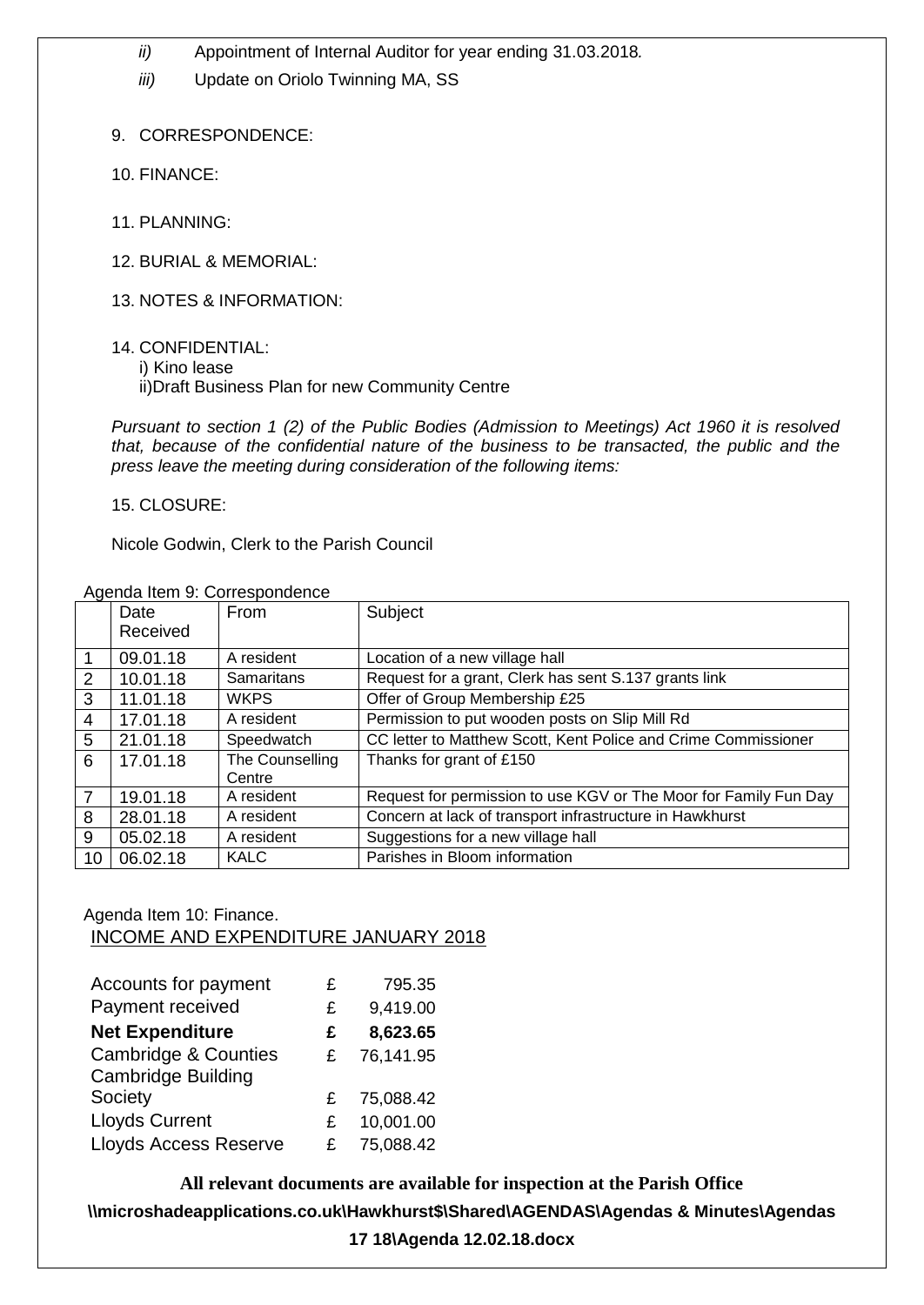10.1 Agreement to pay payments schedule.

10.2 Account reconciliation and petty cash check.

Agenda Item 11: Planning

11.1 Planning & Highways Information:

| Ref. No.            | Proposal               | Location                 | Comments                  |
|---------------------|------------------------|--------------------------|---------------------------|
| 18/00009            | Investigation of       | Bay Cottage, Post Office | Legally occupied on       |
|                     | Winnebago              | Road                     | private land              |
| 17/00025            | Investigation telecoms | Opposite Golf Club, High | Position of Mast being    |
|                     | mast                   | <b>Street</b>            | investigated.             |
| 13/02636/FULMJ      | S278 lacking for       | Hawkhurst Castle,        | <b>KCC Highways</b>       |
|                     | highways conditions to | <b>Cranbrook Road</b>    | investigating             |
|                     | be met.                |                          |                           |
| 13/02636/FULMJ      | 90 bed nursing home    | Hawkhurst Castle,        | Request to owner to       |
|                     |                        | Cranbrook Road           | lessen the impact of site |
|                     |                        |                          | lighting at night.        |
| <b>KCC Highways</b> | Extend 40MPH zone      | Hastings Road to beyond  |                           |
|                     |                        | Lillesden.               |                           |

## 11.2 Planning TWBC Approved:

| Ref                         | Proposal                                                                                                                          | Location                                                                      | Comments/Valid                                            |
|-----------------------------|-----------------------------------------------------------------------------------------------------------------------------------|-------------------------------------------------------------------------------|-----------------------------------------------------------|
| 17/03800/LAW<br><b>PRO</b>  | Lawful Development Certificate<br>for conversion of garage into                                                                   | Cone Cottage, Stream Lane                                                     |                                                           |
|                             | bedroom                                                                                                                           |                                                                               |                                                           |
| 17/03700/TPO                | Re-pollard ash to previous<br>points                                                                                              | 2 Norris Close                                                                |                                                           |
| 17/03489/SUB                | Condition 16 details for foul and<br>surface water drainage                                                                       | Land to West of Lorenden<br>Park and The White House,<br><b>Highgate Hill</b> |                                                           |
| 17/03483/FULL               | Change of use from residential<br>and office to holiday let                                                                       | Merrymead, Water Lane                                                         |                                                           |
| 17/040147/FUL               | Single storey rear extension with<br>rooflight                                                                                    | Highwell, Heartenoak Road                                                     |                                                           |
| 17/01574/FULL               | 2 storey extension of sports hall<br>and erection of new Innovation<br>Centre                                                     | Marlborough House School,<br><b>High Street</b>                               | Community use<br>agreement<br>required for<br>Sports Hall |
| 17/01576/FULL               | Cut and fill works for improved<br>playing fields and sports pitches                                                              | Marlborough House School,<br><b>High Street</b>                               |                                                           |
| 17/03544/FULL               | Retention of boundary fencing<br>and gates                                                                                        | St Ronans School, Water<br>Lane                                               |                                                           |
| 17/03579/TPO                | Trees various, schedule of<br>works                                                                                               | Land west of Birchfield, Rye<br>Road                                          |                                                           |
| 17/04197/FULL               | Demolition of conservatory and<br>erection of single storey rear<br>extension with rooflights,<br>addition of bay window to front | 13 Basden Cottages,<br><b>Heartenoak Road</b>                                 |                                                           |
| 17/04116/FULL               | Change of use to 8 self<br>contained flats                                                                                        | Highgate Hall, Rye Road                                                       |                                                           |
| 11.3 Planning TWBC Refused: |                                                                                                                                   |                                                                               |                                                           |

Ref. No. Proposal Location Comments/Valid

**All relevant documents are available for inspection at the Parish Office \\microshadeapplications.co.uk\Hawkhurst\$\Shared\AGENDAS\Agendas & Minutes\Agendas 17 18\Agenda 12.02.18.docx**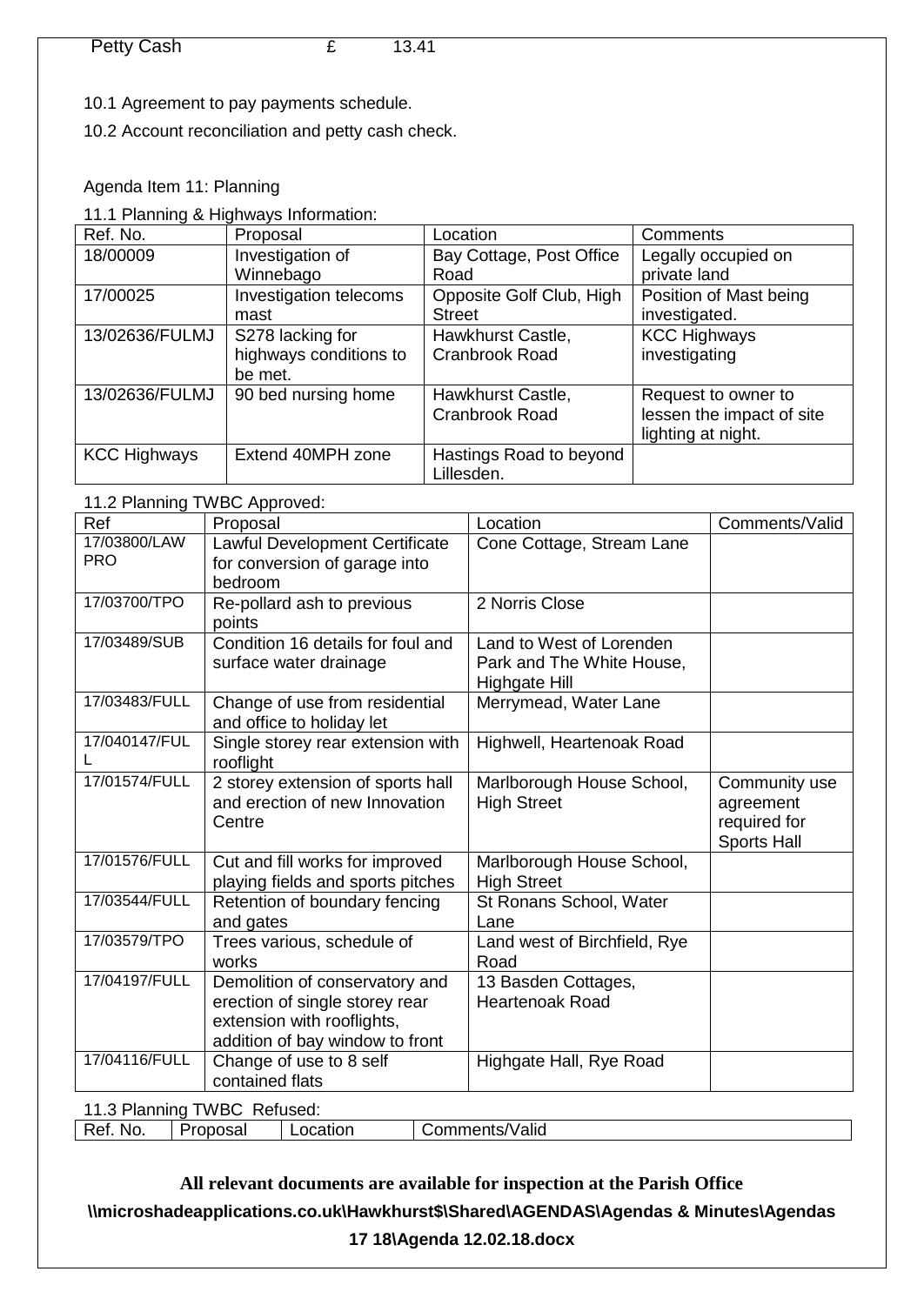| 17/03943/F        | Erection of<br>a 1 bed          | Land adjacent<br>to 2 Belgrave,   | Scale, height and position eould result in unacceptable<br>loss of light to Hillbrook. The scale and height of the                                                                                                                                                                                                  |
|-------------------|---------------------------------|-----------------------------------|---------------------------------------------------------------------------------------------------------------------------------------------------------------------------------------------------------------------------------------------------------------------------------------------------------------------|
| ULL               | starter<br>home with<br>parking | Woodbury<br>Road                  | design would appear at odds with the streetscene<br>causing a detrimental impact.                                                                                                                                                                                                                                   |
| 17/03596/F<br>ULL | Proposed<br>new<br>dwelling     | Land East of<br><b>Water Lane</b> | Unsustainable location outside the LBD and fails to<br>enhance and preserve the scenic beauty of the AONB<br>with a more than minimal impact on the landscape<br>character of the locality. Design not of exceptional<br>quality or innovative to create special circumstances to<br>overcome the harm to the AONB. |

11.4 Planning Applications received:

**[TWBC Planning Portal](http://www.tunbridgewells.gov.uk/residents/planning/planning-application-search)** 

| ber | Num   Applicati<br>on No    | <b>Location</b><br><b>Proposal</b>                                                                                                                                                                          |                                                                      | <b>Comments</b> |
|-----|-----------------------------|-------------------------------------------------------------------------------------------------------------------------------------------------------------------------------------------------------------|----------------------------------------------------------------------|-----------------|
|     | <b>FULL</b>                 | 89 17/04322/ Conversion of former church to<br>residential use comprising 7 dwellings<br>(4 maisonettes, 2 flats, 1 tower house)<br>and associated parking.                                                 | All Saints Church,<br><b>Rye Road</b>                                |                 |
|     | <b>FULL</b>                 | 90 18/00125/ Erection of a 2 storey side extension<br>and single storey rear extension                                                                                                                      | 7 Plum Tree<br>Cottages, Horns Rd                                    |                 |
|     | <b>FULL</b>                 | 91 18/00019/ Single storey part front and rear<br>extensions                                                                                                                                                | St Ewe, 21<br>Cranbrook Road                                         |                 |
|     | <b>FULL</b>                 | 92 18/00075/ Conversion of rear part of garage inot a<br>preparation kitchen for catering trailer                                                                                                           | 3 Plum Tree<br>Cottages, Horns<br>Road                               |                 |
|     | <b>FULL</b>                 | 93 18/00109/ Variation of Condition 2<br>(17/00391/FULL) to repair and extend<br>garden walls, erect new glasshouse<br>and buildings for production areas,<br>storage seminar, demo and office, WC<br>areas | The Walled Garden,<br>Hall House, Moor<br>Hill                       |                 |
|     | <b>FULL</b>                 | 94 18/00066/ Retrospective - Timber structure                                                                                                                                                               | Merrymead, Water<br>Lane                                             |                 |
|     | OUT                         | 95 17/03899/ Outline for residential development of<br>62 dwellings                                                                                                                                         | Land at Ockley<br>Road and<br>Heartenoak Road,<br><b>Ockley Lane</b> |                 |
|     | <b>FULL</b>                 | 96 18/00184/ Variation Condition 2<br>TW/13/02884/FULL conversion of barn<br>to live/work unit, development of<br>stables and ancillary stoarge, change of<br>use to equestrian use. Associated<br>parking  | Santers Yard, Gills<br>Green Farm,<br><b>Wellington Road</b>         |                 |
|     | <b>FULL</b>                 | 97 18/00318/ Variation Condition 2 of<br>13/02636/FULMJ Erection of a<br>replacement 90 bed care home;<br>alternative service entrance in<br>operation (retrospective)                                      | Hawkhurst House,<br><b>Cranbrook Road</b>                            |                 |
|     | 98 18/00210/<br><b>FULL</b> | Single Storey front extension with<br>monopitched roof                                                                                                                                                      | 8 Barretts Road                                                      |                 |
|     | 99 18/00201/<br><b>FULL</b> | Single storey side extension, new rear<br>window and new retaining wall at side<br>access                                                                                                                   | 2 East Heath<br>Cottages, Stream<br>Lane                             |                 |

**All relevant documents are available for inspection at the Parish Office \\microshadeapplications.co.uk\Hawkhurst\$\Shared\AGENDAS\Agendas & Minutes\Agendas 17 18\Agenda 12.02.18.docx**